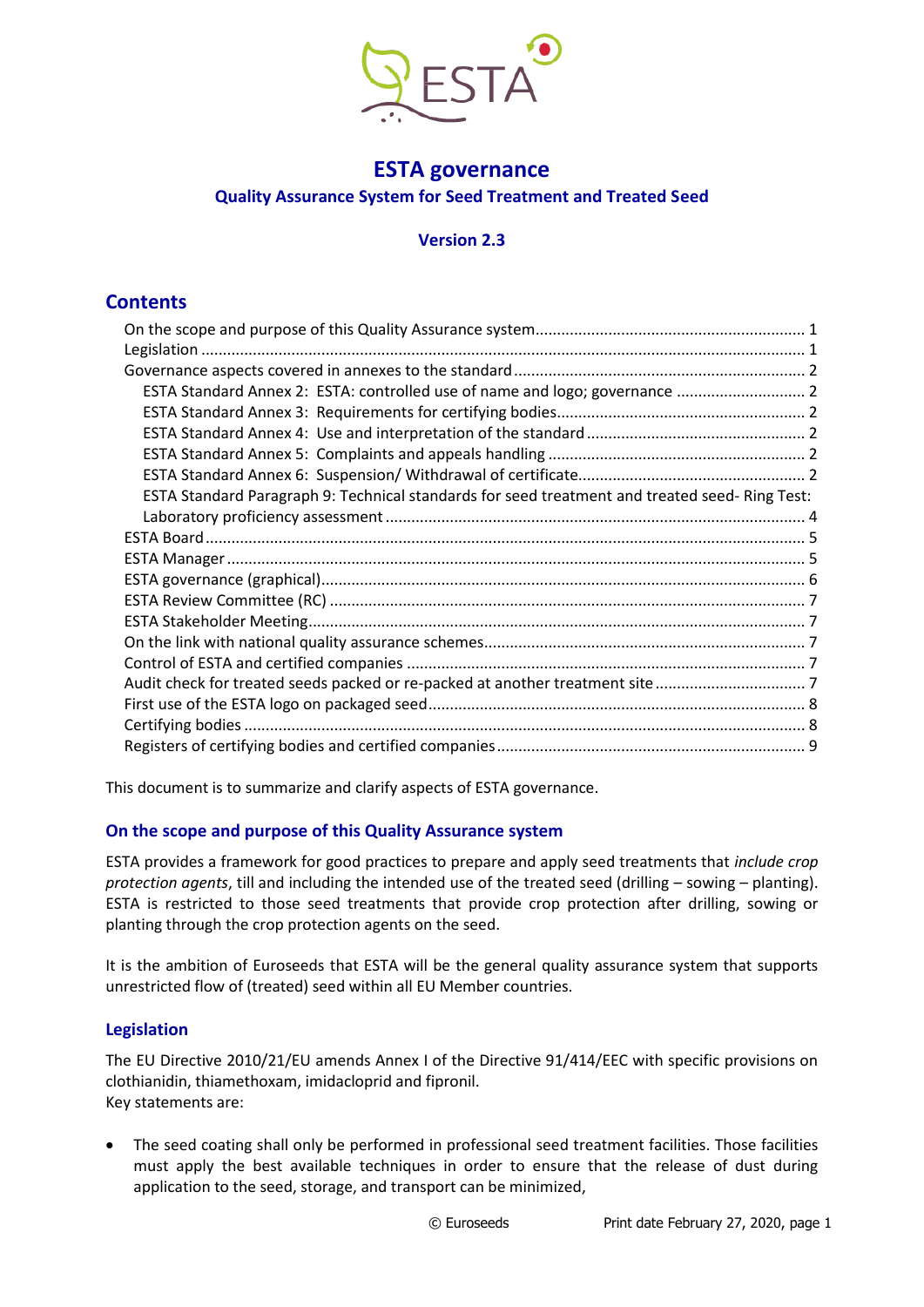

• Adequate seed drilling equipment shall be used to ensure a high degree of incorporation in soil, minimization of spillage and minimization of dust emission.

Only this seed treatment specific EU Directive is cited here as it impacts the scope, purpose and use of the ESTA standard. Obviously more European legislation exists, especially on worker and environmental safety.

#### <span id="page-1-0"></span>**Governance aspects covered in annexes to the standard**

#### <span id="page-1-1"></span>*ESTA Standard Annex 2: ESTA: controlled use of name and logo; governance*

On controlled use, ownership and copyright of the name ESTA and the ESTA logo On governance and use of ESTA For the ESTA Board and all governance topics reference is made to this ESTA governance document.

#### <span id="page-1-2"></span>*ESTA Standard Annex 3: Requirements for certifying bodies*

Certifying bodies must meet the following requirements:

- be an accredited certifying body accredited or accepted by the competent national accreditation services of its registered offices
- be accredited to ISO/IEC 17065,
- have proven experience in the field of agriculture, forestry and fishing, group 01.01, 01.02, 01.61 as defined in NACE Rev. 2 – Statistical classification of economic activities in the European Community. 2008. European Commission.

If the accreditation of a certifying body is withdrawn the ESTA Board must promptly be informed; the right to certify to the ESTA standard will be suspended.

#### <span id="page-1-3"></span>*ESTA Standard Annex 4: Use and interpretation of the standard*

The certificate shall be valid for three (3) years after the day it will be issued. The day of issuance of the certificate is called the 'birthday of the certificate'. Within the period of the three years, at least three (3) audits shall take place (one initial plus 2 annual verification audits). The first annual verification audit can be scheduled six (6) months at the earliest and 18 months at the latest after the birthday of the certificate. The second annual verification audit can be scheduled as of 90 days prior to the expiration of the certificate.

In case the certificate is issued for the first time the first  $(1<sup>st</sup>)$  audit takes place before the certificate is issued

#### <span id="page-1-4"></span>*ESTA Standard Annex 5: Complaints and appeals handling*

Complaints from ESTA participants (auditees) on audit results or the certification scheme go to the certifying body. Escalation would be to the national accreditation authority or the Agent. In the last instance escalation is to the ESTA Board, which represents Euroseeds, the owner of ESTA.

#### <span id="page-1-5"></span>*ESTA Standard Annex 6: Suspension/ Withdrawal of certificate*

The certificate shall be issued within four (4) weeks after the audit. Only exceptionally the issue of the certificate could be longer than four (4) weeks. The exceptions should be documented by the certifying body.

The suspension and withdrawal conditions depend on the fulfillment of the ESTA checklist criteria.

#### *ESTA Checklist: classification of criteria*

The ESTA criteria are classified as follows:

Critical criterion: a critical criterion is a criterion that is significant within the ESTA scheme. A nonconformity for this criterion would be critical for scheme compliance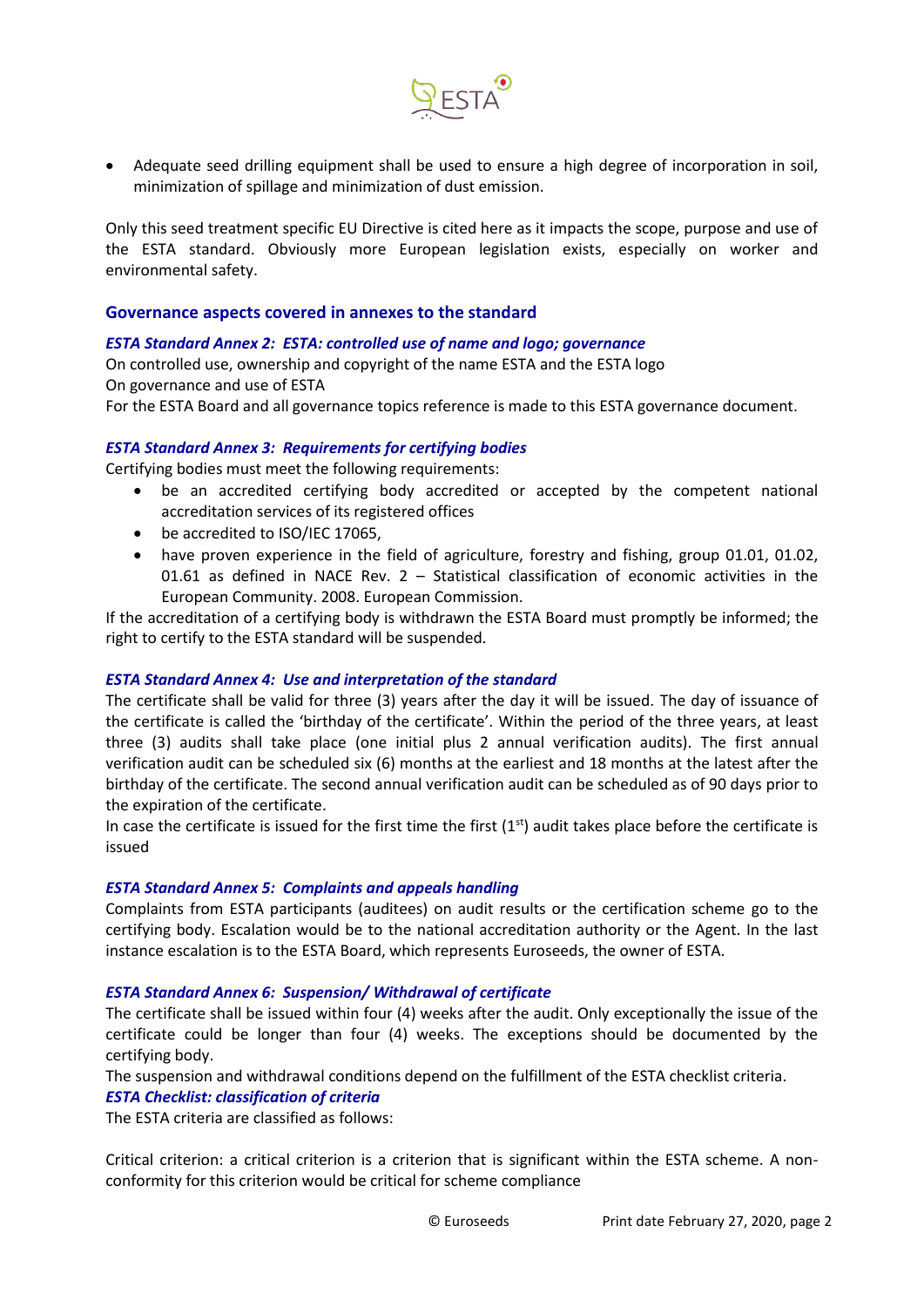

Major criterion: a major criterion is a criterion that, in case not fulfilled, it will not jeopardize the system and the compliance against the ESTA Standard

Minor criterion: a minor criterion can be understood as recommendations for product and process improvement

The non-fulfillment of a critical/ major/ minor criterion leads to a critical/ major/ minor nonfulfillment.

The certifying bodies may comment which elements of the criterion need continuous improvement and they will be checked at the next audit.

The certifying bodies have the right to stop the certification if they consider that the treatment site abuses the principles of the scheme.

# *Time slots for the closure of the corrective action requests (CARs)/ Certificate suspensionwithdrawal conditions*

In case of non-conformity of a:

• **critical criterion:** In case of non-conformity of a critical criterion the certificate is suspended after the finding until corrective actions will be put in place. The treatment site has 30 days at maximum to put in place corrective actions. If no corrective actions have been put in place within 30 days, the certificate is withdrawn or not delivered.

Special derogation for the non-conformity of critical criteria: additional time may be given to solve the non-conformity of a critical criterion. In this case the certifying bodies will justify the reasons to the Agent/ Euroseeds. The decision for the additional time to solve the non-conformity will be given with the consent of the Agent/ Euroseeds.

- **major criterion**
	- the site has 30 days to inform the certifying body which measure it will put in place to solve the non-conformity of a major criterion, otherwise the consequences are the same as for the non-fulfillment of a critical criterion. In this case apply the conditions described above.
	- the site needs to clarify when they will put in place corrective actions to solve the nonconformity. The time for the non-conformity to be solved cannot be longer than 30 days after the site informs the certifying body
	- following the above mentioned the site has 60 calendar days to inform and put in place the measures to solve the non-conformity
	- Even without a certifying body notification the major criterion becomes critical. This means that the ESTA certified site has 60 days between the first notification and the suspension of the certificate.
- **minor criterion**: A minor non-conformity has to be solved by documents or at least on site by the next audit. If the non-conformity of a minor criterion will not be solved by the next audit then the criterion will become major.

Certificate **withdrawal:** the treatment site has to put in place corrective measures within the agreed and above described timelines after the certificate suspension. If not, the certification is withdrawn.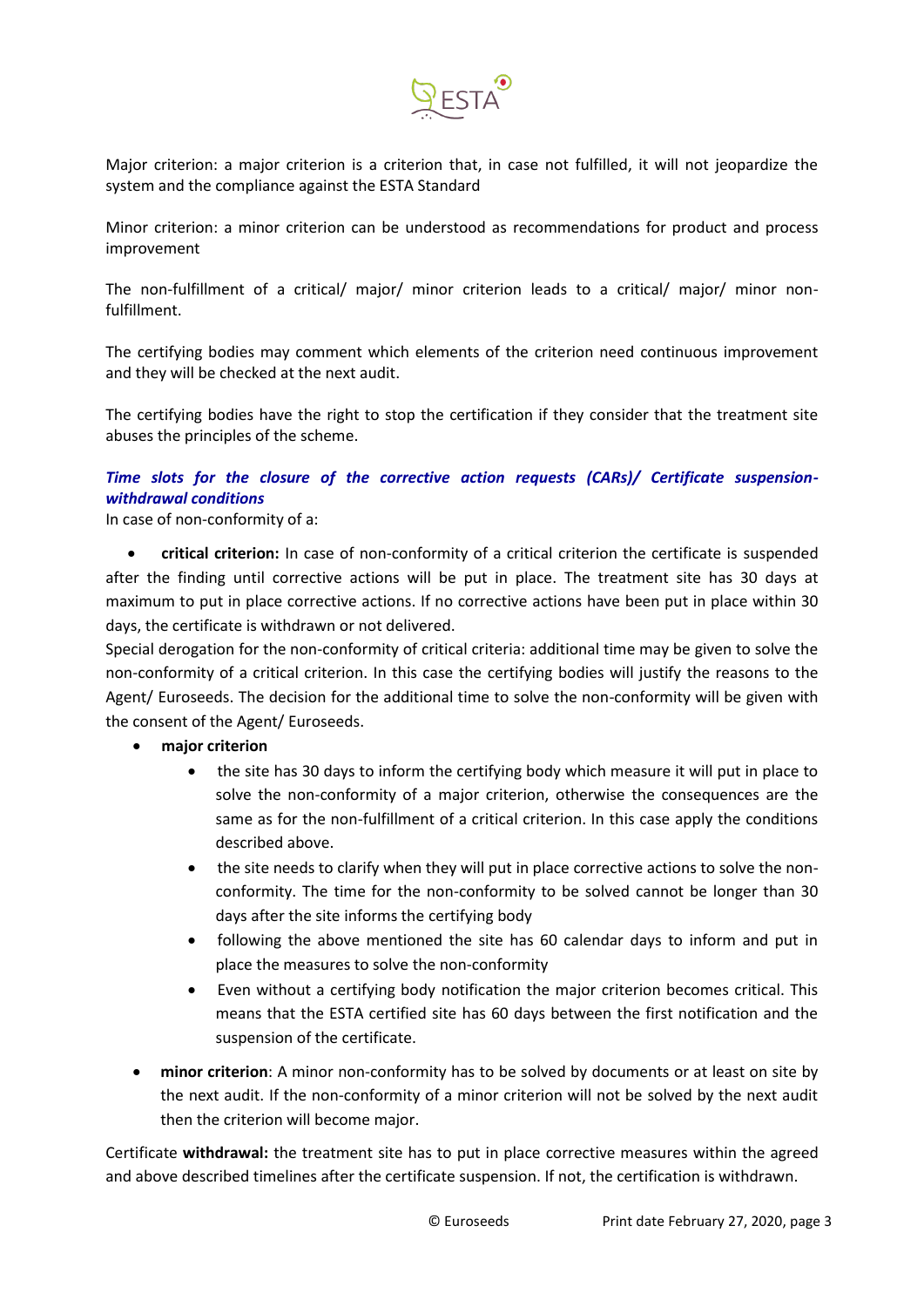

# <span id="page-3-0"></span>*ESTA Standard Paragraph 9: Technical standards for seed treatment and treated seed- Ring Test: Laboratory proficiency assessment*

In order for a laboratory to be a successful participant in a ring test, each individual result  $x_i$  shall have z<sub>i</sub> score between +/- 2 (z score used for proficiency assessment according to NF EN ISO 17043 and NF ISO 13528).

The full results of the laboratory should be compatible with a normal distribution. The number of  $z_i$ scores < +/- 2 should exceed  $\left(0.95-2.58\sqrt{\frac{0.95(1-0.95)}{n}}\right)*n$  where n is the number of samples used in the ring test (n>12) . This limit is defined for a confidence level of 99%.

Only the laboratories that are accredited by their national accreditation body for the Heubach dust analysis according to the Euroseeds reference method can provide each participating laboratory with a report. The latter will include the participant's personal code and the anonymous results of all other participants.

The accredited laboratory will send each participant a yearly conformity certificate based on the rules mentioned above.

A laboratory is stated non-conform if the number of results observed is < critical threshold. (For example, the FNPSMS/GERM-Services ring-test includes 20 samples. It is stated non-conform if more than 4 (Z-Scores) are  $\le$ -3 or  $>$  3).

A laboratory can be disqualified even if it passed the previous ring test and during the participating of the current ring test the number of outlier values is higher than the number of values allowed <-3 or > 3 for the whole ring test, to conclude indeed that it will be non-conform.

If a laboratory starts participating on an ongoing ring test, it can be stated as conform only if it obtains at least 16/20 values between -3 to 3.

When a laboratory is declared non-conform, it receives a red card. In the event of a **red card**:

- The authorization for the concerning laboratory will be withdrawn temporarily
- The laboratory will not be allowed to perform Heubach analysis until it will get back to the system
- The laboratory shall inform the seed treatment company about the above mentioned immediately. Therefore, ESTA will provide a proposal for a draft 'order' concerning Heubach testing which can be used by a treatment site to assure that a lab informs as soon as possible the treatment site about a red card
- All results prior to the issue of the red card are considered valid
- Implementing immediately corrective actions, with the support of accredited laboratory, to return as quickly as possible to compliance and in the meantime subcontract analyses

The reference laboratory can issue a **yellow card** in case it considers it to be necessary to warn the laboratory that it is not performing adequately. In the event of a yellow card:

• The laboratory is still allowed to perform the Heubach analysis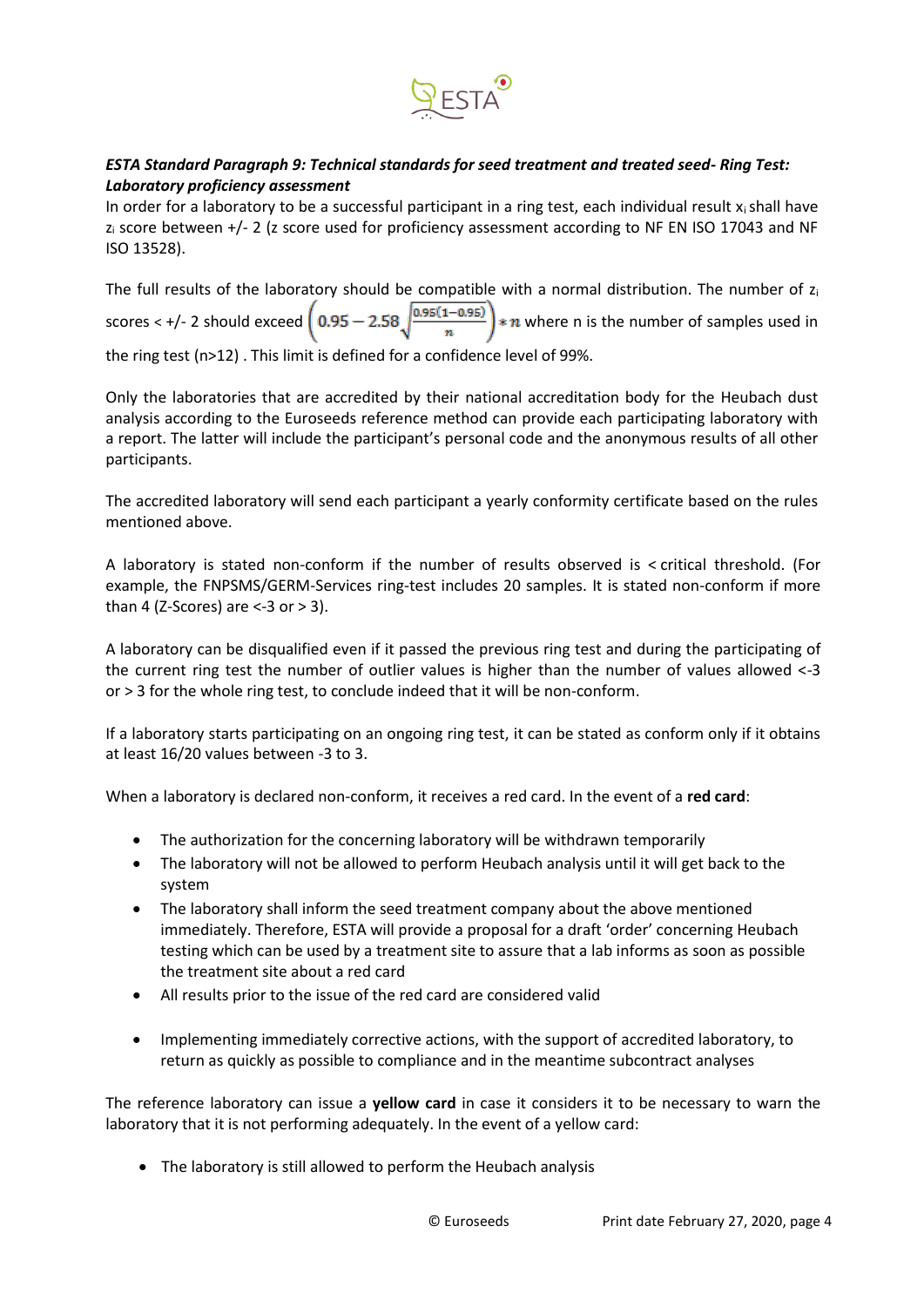

- The laboratory is not obliged to inform the treatment company about the issue of the yellow card
- The laboratory could contact the accredited laboratory to implement preventive actions

Only the list of the laboratories that have participated in the ring-test will be indicated on the ESTA website. No further information on whether they failed the ring-test will be disclosed.

To legally bind the laboratory to comply with the above-mentioned a legal order will have to be signed between the laboratory and the treatment company. The order will be drafted by Euroseeds and it will contain the following elements:

- The laboratory shall inform immediately the treatment company in case of a red card
- The laboratory will have to inform and prove annually the treatment company about its successful participation to the ring-test
- The laboratory is not obliged to inform the treatment company in case of a yellow card

The treatment site is responsible for using only accepted and registered Heubach labs.

# <span id="page-4-0"></span>**ESTA Board**

► Euroseeds installed the ESTA Board. The ESTA Board is appointed by the Board of Euroseeds and represents Euroseeds as the owner of ESTA. The ESTA Board assumes governance of ESTA; STAT will maintain an advisory role towards the Euroseeds Board.

► The ESTA Board consists of the Executive Committee of Euroseeds, the Chair of STAT and the ESTA Manager in an advisory role.

Tasks and responsibilities of the ESTA Board:

- manages the ESTA documentation (standard and accompanying documents) and publishes the adopted standard and relevant accompanying documents on the ESTA web pages;
- decides on adaptations of the ESTA standard and relevant accompanying documents and on acceptance of (national) Agents;
- grants certifying bodies the right to audit organizations on compliance to the ESTA standard and maintains a public register of the accepted certifying bodies at the ESTA website;
- enters into non-exclusive license agreements with the ESTA certified organizations on the use of the logo;
- publishes certifications on the ESTA website;
- <span id="page-4-1"></span>• maintains adequate communication with all stakeholders.

# **ESTA Manager**

► Euroseeds appoints an ESTA Manager to support the ESTA Board.

Tasks and responsibilities of the ESTA manager:

- Lead responsibility for implementation, maintenance and further development of ESTA, including relations with certifying bodies and Agents
- Manage relevant Euroseeds Working Groups, including meeting preparation, minutes and followup, in close cooperation with the Euroseeds membership
- Liaise closely with colleagues in national seed associations and company offices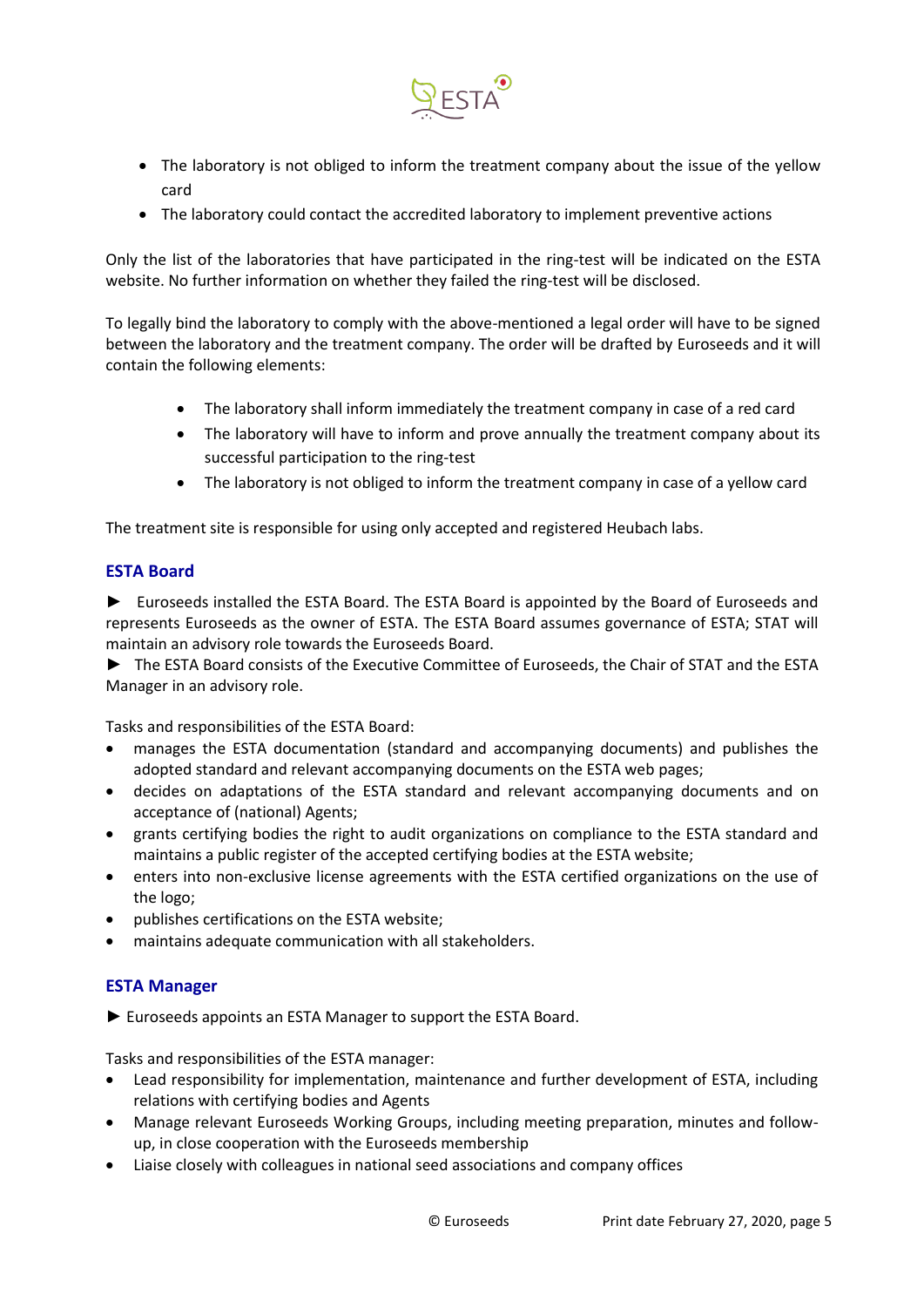

- Develop processes to ensure successful and effective coordinated management of ESTA by Euroseeds and relevant national bodies, including a regular review of ESTA and its operation
- Develop and maximize relations with key opinion formers and relevant decision-makers
- Ascertain documentation and data management via the Euroseeds and ESTA website (information on accepted certifying bodies, certified treatment facilities etc.)

#### <span id="page-5-0"></span>**ESTA governance (graphical)**



**ESTA is operated by Agents. All seed treatment sites that want to get ESTA certified shall contact one of the ESTA Agents and arrange with it all the administrative details of the scheme.** 

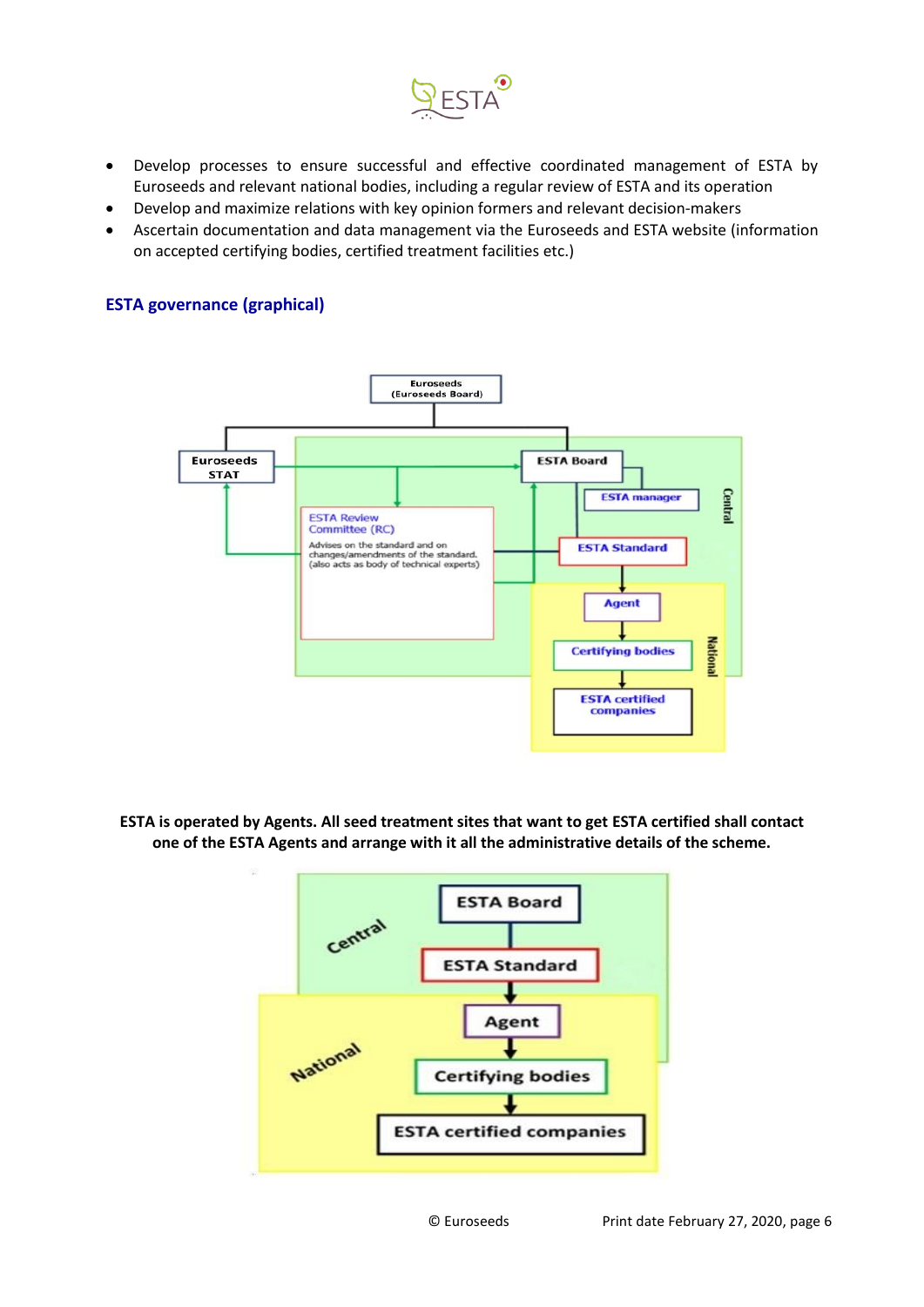

# <span id="page-6-0"></span>**ESTA Review Committee (RC)**

The ESTA Board appoints a delegation of experts; these can be members of Euroseeds Board WG STAT, but this is not a prerequisite.

Tasks and responsibilities of the ESTA RC:

- discuss proposals to amend the ESTA standard and remarks to the standard or other aspects of ESTA and formulate proposals for modification of the standard
- propose additional guidance
- Review the 'regular review of ESTA and its operation' and conclude on relevant amendments of the ESTA standard and other aspects of ESTA

Proposals of the ESTA RC are sent to the ESTA Board and to Euroseeds Board WG STAT; Euroseeds Board WG-STAT is invited to advise the ESTA Board. The ESTA Board will not decide on proposals before Euroseeds Board WG STAT has had time to react.

#### <span id="page-6-1"></span>**ESTA Stakeholder Meeting**

An annual conference on ESTA may be a relevant platform to discuss ESTA, developments, issues and opportunities. Such a conference may provide a platform to all stakeholders, including farmers, growers, legislators and NGOs.

#### <span id="page-6-2"></span>**On the link with national quality assurance schemes**

In principle no conflicts can develop if a national QA scheme adds additional components or restrictions to ESTA.

Conflicts would develop if a national QA scheme would either allow things not acceptable for ESTA, or if conflicting requirements would be mandatory.

On purpose the ESTA standard makes no reference to national QA schemes. ESTA is to provide a framework that can act as the 'umbrella' over national schemes that typically are more focused (specific for crop, active ingredient, or a key aspect like dust emission).

In the Steering Group meeting (March 23, 2011) this was worded as: ESTA should be the benchmark; it sets the standard. There is flexibility how national bodies implement it. However, it is not compulsory to have national systems; if no such system is in place, an organization still could seek ESTA certification.

#### <span id="page-6-3"></span>**Control of ESTA and certified companies**

► Euroseeds wants to monitor performance of the certified companies and the certifying bodies. If a (national) Agent is in place control can be simplified and streamlined through the Agent, but Euroseeds does not completely step out and leave it entirely to the Agent. This aspect will be covered in the agreements (i) between Euroseeds and the certifying bodies and (ii) between Euroseeds and the Agents.

# <span id="page-6-4"></span>**Audit check for treated seeds packed or re-packed at another treatment site**

In the case of an ESTA certified treatment site makes use of another site for packaging or re-packaging the treated seed, that other site must be ESTA certified for the same crop to maintain the status of ESTA certified treated seed. In this case the packaging site will be audited for the criteria of the ESTA Checklist that are applicable to packing- repacking. The ESTA certificate will be issued for ''packing and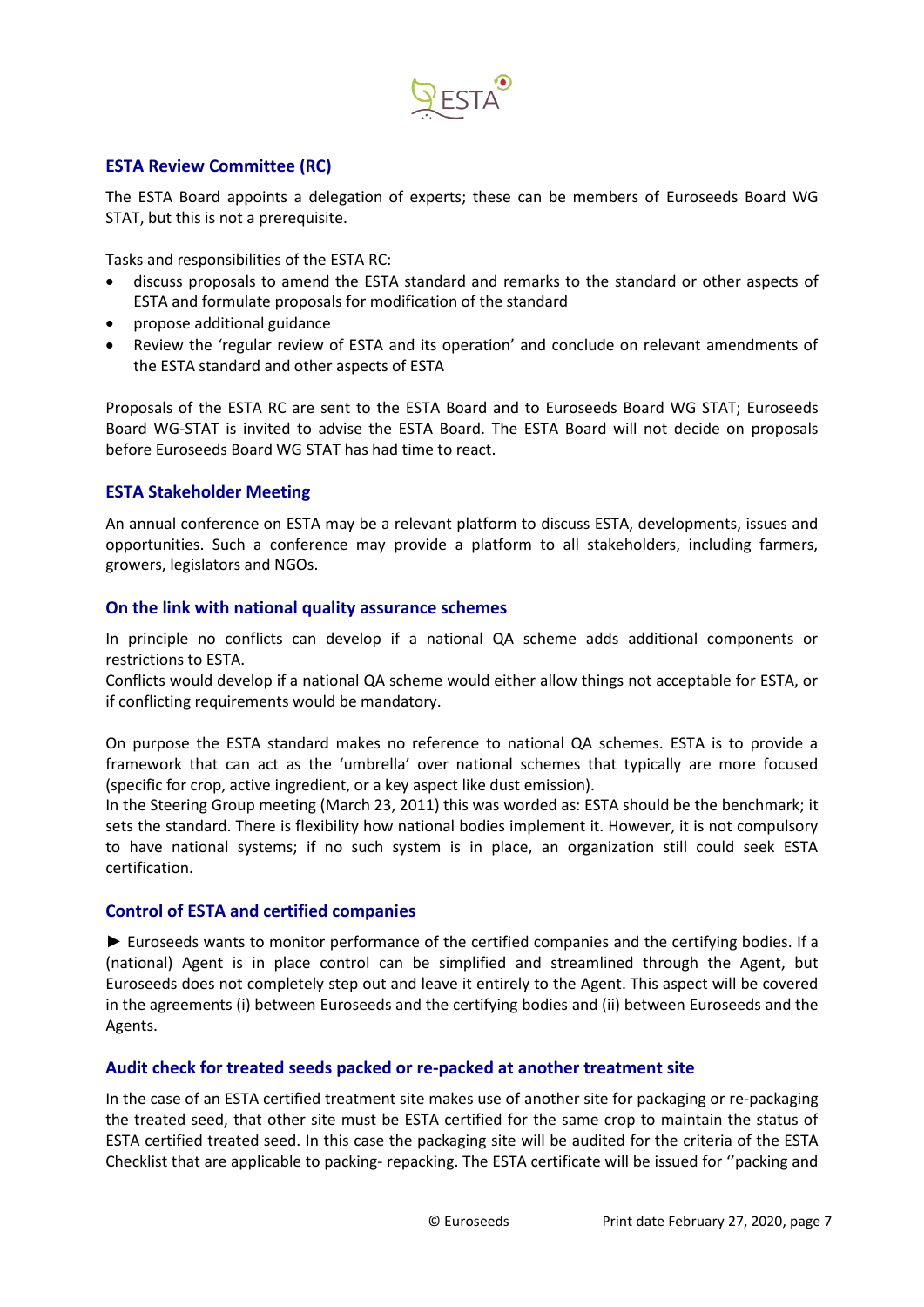

repacking''. Any type of re-treatment of the seeds is similar to the initial treatment so it can be considered as seed treatment.

During the audit, the receiving site shall declare from which site the seeds came. The auditor should check the Euroseeds on-line registration whether the site where the seeds came from is ESTA certified.

#### <span id="page-7-0"></span>**First use of the ESTA logo on packaged seed**

Use of the name ESTA and the ESTA logo is controlled as described in Annex 2 of the standard. A newly ESTA certified seed treatment plant will enter into an agreement on use of the logo.

Seed treated before the first ESTA certification cannot be labeled with the ESTA name or logo. However, seed treated after the site passed the audit with the conclusion of the auditor(s) that certification will be recommended, is eligible for carrying the ESTA logo when the formal certification and the agreement on use of ESTA are in place.



Graphically, on a time-scale, this may be represented like below:

If the auditor(s) did not recommend certification, the Corrective Action Requirement(s) ('CAR's) must be closed and/or the site may have to pass a re-audit before certification will be recommended. Seed treated during this period cannot carry the ESTA logo. (In the graph: the site did not yet meet the requirements, so the left (red) side of the graph applies.

Non-ESTA certified treated seeds that are returned to certified sites cannot be mixed with ESTA certified seeds and labelled with the ESTA logo.

# <span id="page-7-1"></span>**Certifying bodies**

► A certifying body has to be accepted by the ESTA Agents for auditing the ESTA standard and certifying the audited organizations.

► The ESTA Agent will be in contact with the certifying body. The certifying body grants the ESTA certification.

After the certification a certain data set will be sent to the ESTA Manager who makes certain that the company appears in the public register of ESTA certified companies. The ESTA Agent will be the only point of contact for ESTA in such a case. The contract for use of the ESTA logo will be arranged through the ESTA Agent.